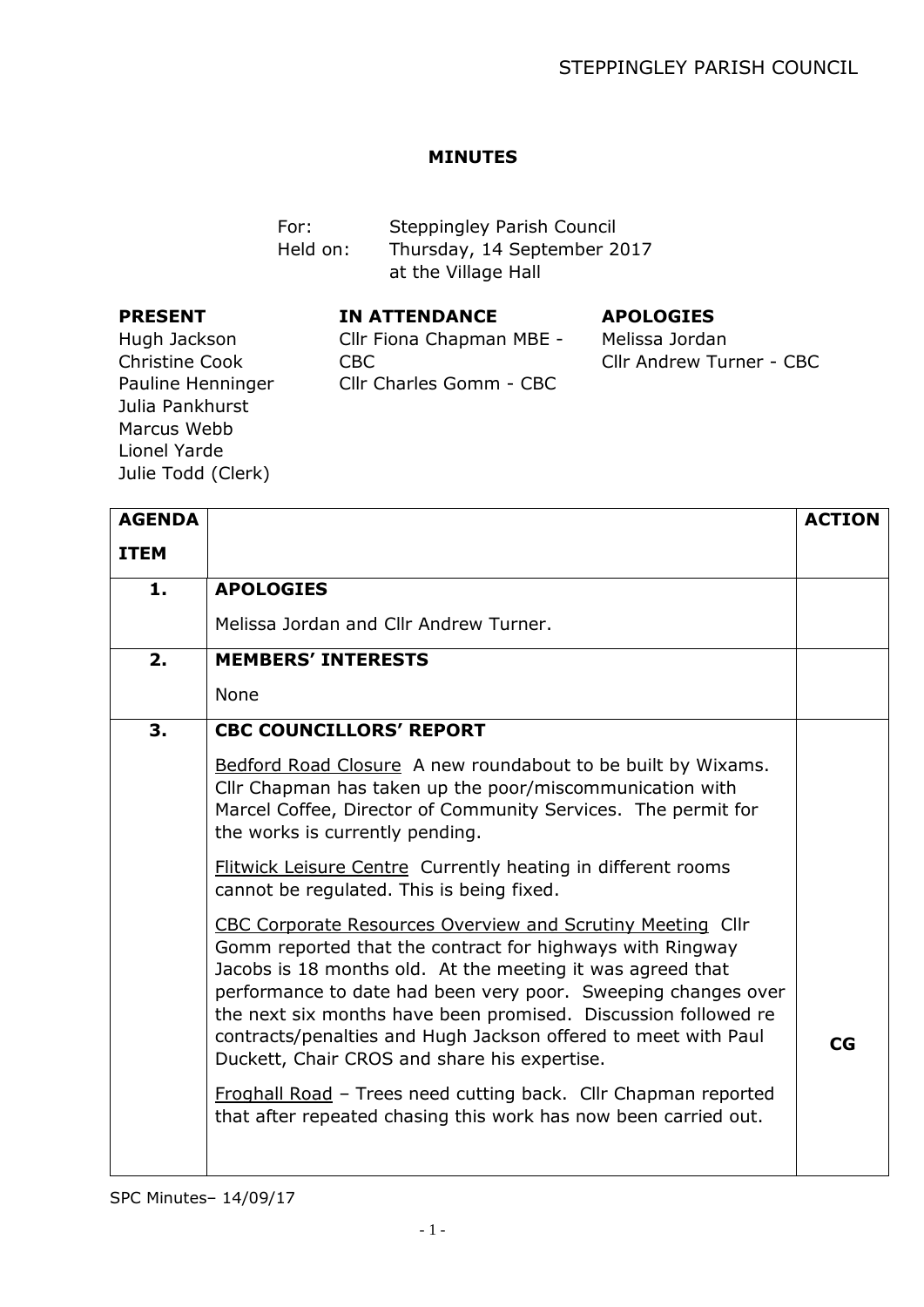|    | Bridleways - LY reported that he had left four messages asking to<br>be called back and no response. LY to email FC for follow up<br>Outstanding actions:                                                                                                                                                                                                                                                                                                                                                                                                                                                                 | LY/FC     |
|----|---------------------------------------------------------------------------------------------------------------------------------------------------------------------------------------------------------------------------------------------------------------------------------------------------------------------------------------------------------------------------------------------------------------------------------------------------------------------------------------------------------------------------------------------------------------------------------------------------------------------------|-----------|
|    | Steppingley/Flitwick Boundary - where the boundary along<br>Froghall Road is tbc.                                                                                                                                                                                                                                                                                                                                                                                                                                                                                                                                         | <b>FC</b> |
|    | Kiln Farm - concrete blocks on verge on Steppingley Road. CG<br>has written to the Area Technician and is awaiting a reply.                                                                                                                                                                                                                                                                                                                                                                                                                                                                                               | CG        |
|    | Speed Gap - between Beechwood Animal Feeds and Saffron<br>Plaza. Action: Bring 30 mph sign forward to Beechwood. 30<br>mph signpost has not been replaced.                                                                                                                                                                                                                                                                                                                                                                                                                                                                | <b>FC</b> |
| 5. | <b>MATTERS ARISING</b>                                                                                                                                                                                                                                                                                                                                                                                                                                                                                                                                                                                                    |           |
|    | $Fly$ tipping – HJ emailed Craig Siddle @ CBC re following up<br>addresses in the rubbish. To date has had no response.                                                                                                                                                                                                                                                                                                                                                                                                                                                                                                   |           |
|    | Village Email Group - Email to be sent to all potential recipients as<br>they need to opt in.                                                                                                                                                                                                                                                                                                                                                                                                                                                                                                                             | <b>JP</b> |
| 7. | <b>REPORTS</b>                                                                                                                                                                                                                                                                                                                                                                                                                                                                                                                                                                                                            |           |
|    | a) Planning                                                                                                                                                                                                                                                                                                                                                                                                                                                                                                                                                                                                               |           |
|    | Local Plan - HJ thanked JP for her response on behalf of SPC.<br>There is a boundary review in November which could mean<br>Flitwick settlement could encroach on the Green Belt which<br>currently separates Flitwick and Steppingley. Action: JP to email<br>FC and CG and request that we are kept informed.                                                                                                                                                                                                                                                                                                           | <b>JP</b> |
|    | b) Highways                                                                                                                                                                                                                                                                                                                                                                                                                                                                                                                                                                                                               |           |
|    | CC reported that the weight limit signs are now in place. New<br>signs were used where information was doubled up $-$ weight<br>limit/destination. CBC are undertaking a large education<br>programme with the sat nav companies.                                                                                                                                                                                                                                                                                                                                                                                         |           |
|    | 20mph speed limit - In order to have a 20 mph speed limit<br>through the village evidence needs to be collected re traffic speed<br>via a Speed Watch Programme. If the average is 24 mph or less<br>signage would be employed. If the speed is more than 24 mph<br>additional features would be used - raised road/chicanes -<br>however this would mean lighting would be needed for these<br>features. This in turn leads to cost implications as there is<br>currently no lighting - Rural Match Funding could be used with<br>SPC footing 50%. Action: CC to investigate speed watch - what<br>it entails/equipment. | cc        |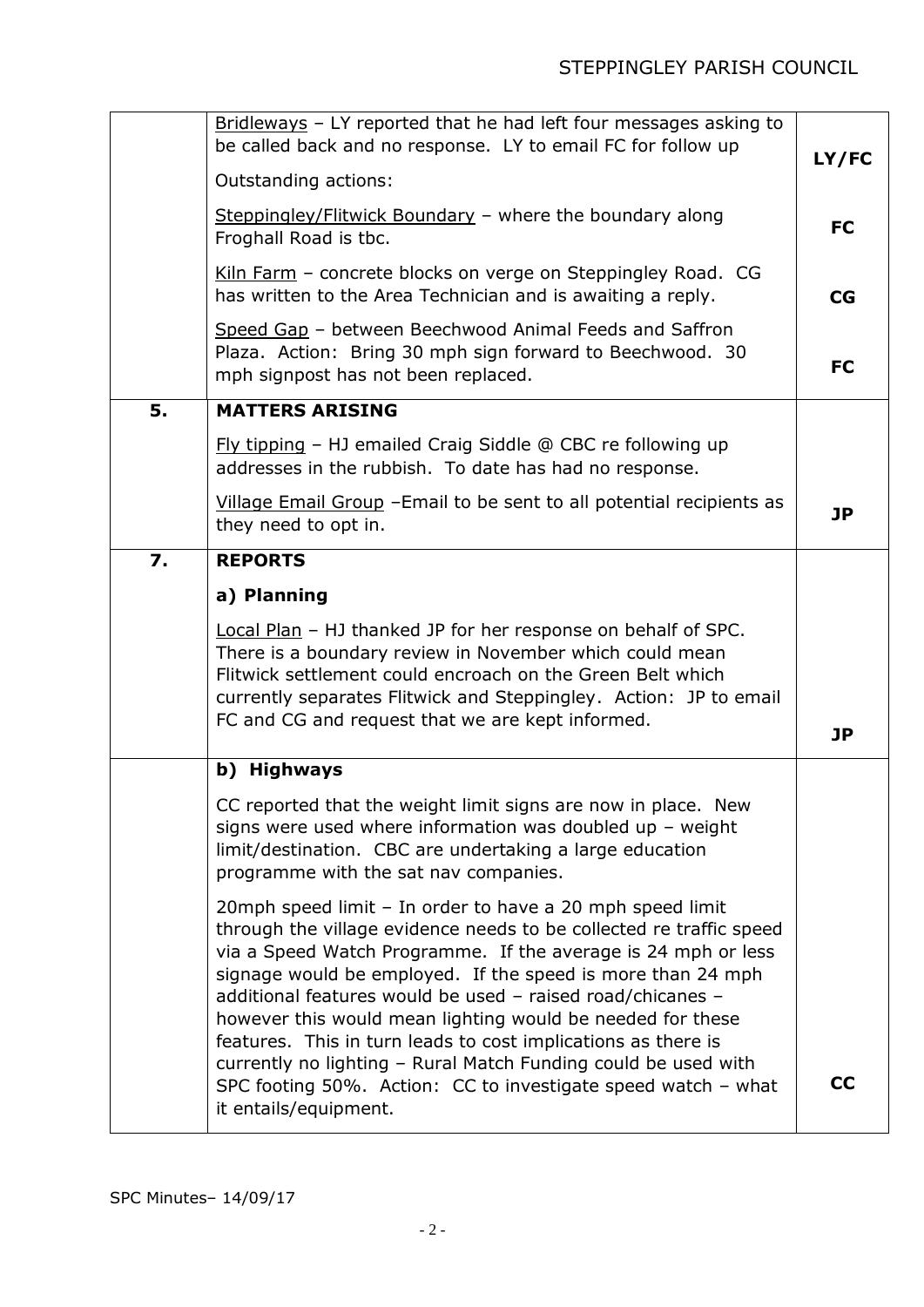| c) Footpaths, P3, Hedges, Tree Warden and Conservation                                                                                                                                    |           |
|-------------------------------------------------------------------------------------------------------------------------------------------------------------------------------------------|-----------|
| Phil Hynes has cut the hedge twice and generally maintained the<br>Recreation Group. Invoices for a total of £420 were agreed.                                                            |           |
| LY to ask Phil Hynes to cut the branches overhanging the train in<br>the play area.                                                                                                       | LY        |
| Village Hall Clock – has stopped. LY to follow up with Smiths of<br>Derby.                                                                                                                | LY        |
| d) SVA                                                                                                                                                                                    |           |
| Julia Pankhurst is Chair; Phil Williams is Treasurer and Hazel<br>Clow-Shepherd is Secretary.                                                                                             |           |
| Beer Festival was a great success.                                                                                                                                                        |           |
| Upcoming events:                                                                                                                                                                          |           |
| Whist Evening - 7 October                                                                                                                                                                 |           |
| Trick or Treat - 31 October                                                                                                                                                               |           |
| Quiz Evening - 18 November                                                                                                                                                                |           |
| Christmas Carols - tba                                                                                                                                                                    |           |
| Play Equipment - quotes have been received. Layout of new<br>equipment tbd. SPC to fund £2,000 and SVA remainder                                                                          |           |
| e) Recreation Ground                                                                                                                                                                      |           |
| See (c above.                                                                                                                                                                             |           |
| g) Steppingley Profile                                                                                                                                                                    |           |
| Nothing to report                                                                                                                                                                         |           |
| h) Notices                                                                                                                                                                                |           |
| The Totternhoe PC Policy on Display Advertising was circulated<br>prior to the meeting. It was unanimously agreed to adopt this<br>policy for Steppingley. Action: PH to put into effect. | <b>PH</b> |
| <b>Community Police Meeting August 2017</b><br>i)                                                                                                                                         |           |
| Due to a significant birthday, LY was unable to attend this<br>meeting. LY will attend the meeting on 20/09 with Police<br>Commissioner Kathryn Holloway.                                 | LY        |
| j) Finance                                                                                                                                                                                |           |
| Finance spreadsheet circulated prior to the meeting:                                                                                                                                      |           |
| Current account: £6,127.29                                                                                                                                                                |           |